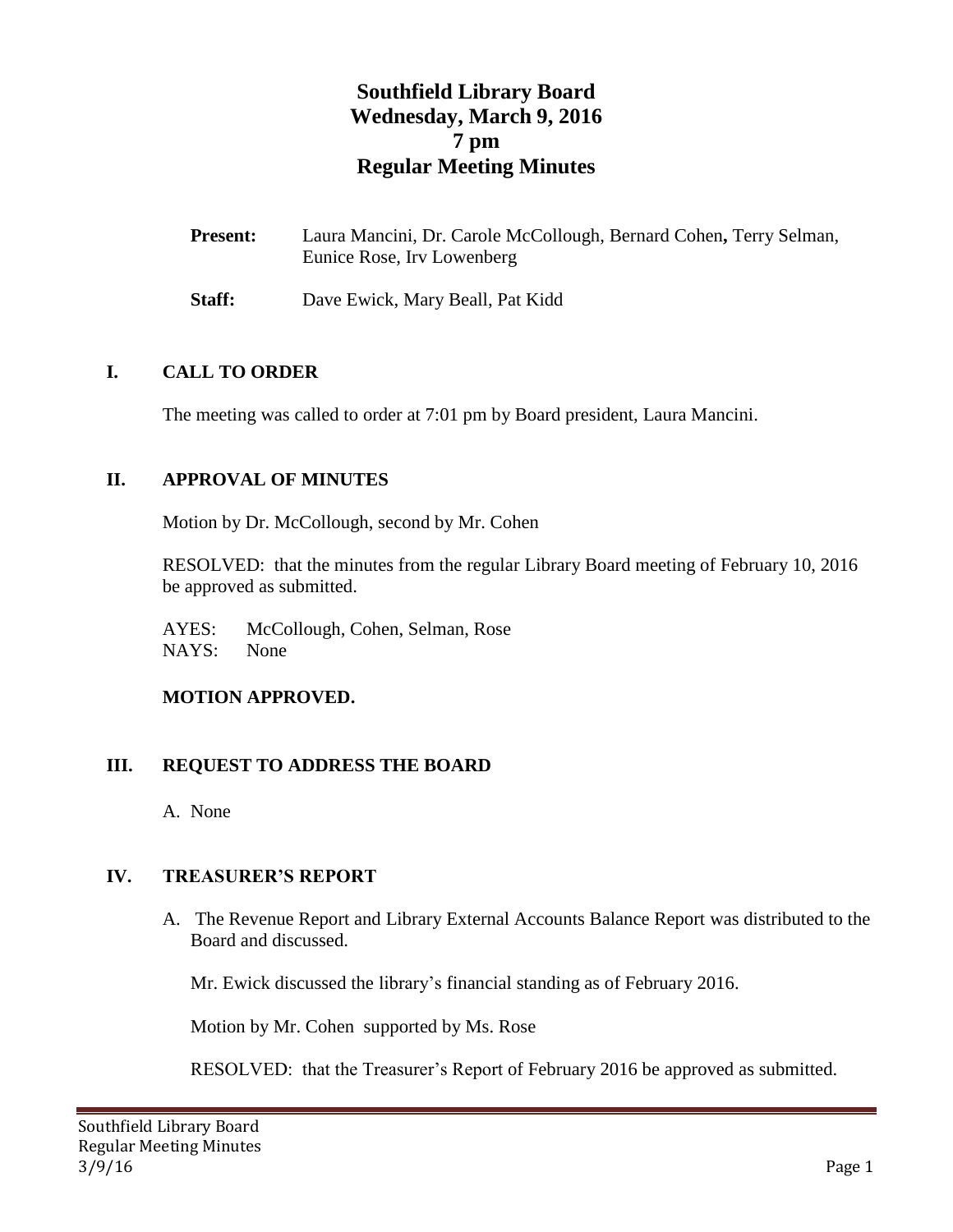AYES: Cohen, McCollough, Selman, Rose NAYS: None

## **MOTION APPROVED.**

### **V. REPORTS**

- A. Jr. Library Board Report: no report
- B. Deputy Librarian's Report: Mary Beall
	- Building Update: Major library spring cleaning project was done by the city's facilities department with emphasis on sanitizing and cleaning the public areas. All public computer, tables, windows, shelves and book cases were cleaned.

New vending machine dispensing pop has been installed in the tower lobby and is operational. Service had to be called twenty four hours after installation due to damage done by kids inserting pennies into the machine and trying to remove product and money.

The City of Southfield's Homeland Security Division had created an Emergency Response Plan*.* Copies of the plan will be distributed to each library division and kept at the service desk.

- Staffing Update:
- C. Friends Report: Dave Ewick

The Friends will meet on March 16, 2016 to approve their new budget. A fundraiser will be held on March 20, 2016 at Applebee's located at 12 Mile & Southfield Rd the Friends will receive 10% of sales. Friends Gala has an estimated loss of \$4,000.

## **VI. OLD BUSINESS**

- A. 2016-2017 Budget: The budget hearing went well and will be approved in the next several weeks. An expenditure line for gift funds will be added to the budget.
- B. Technology update: Council agenda item to be approved to upgrade and replace servers. A thorough investigation by the Technology Department has been done to determine the needs of the system and a time frame for replacing outdated equipment.
- C. LBA expenditure: Mr. Ewick presented to the Board a list of proposed building repairs and or improvements that will be discussed with the Library Building Authority. A meeting with the LBA is scheduled for March 10, 2016
- D. Gift fund expenditure: The Board voted and approved the use of Gift Funds for the following items: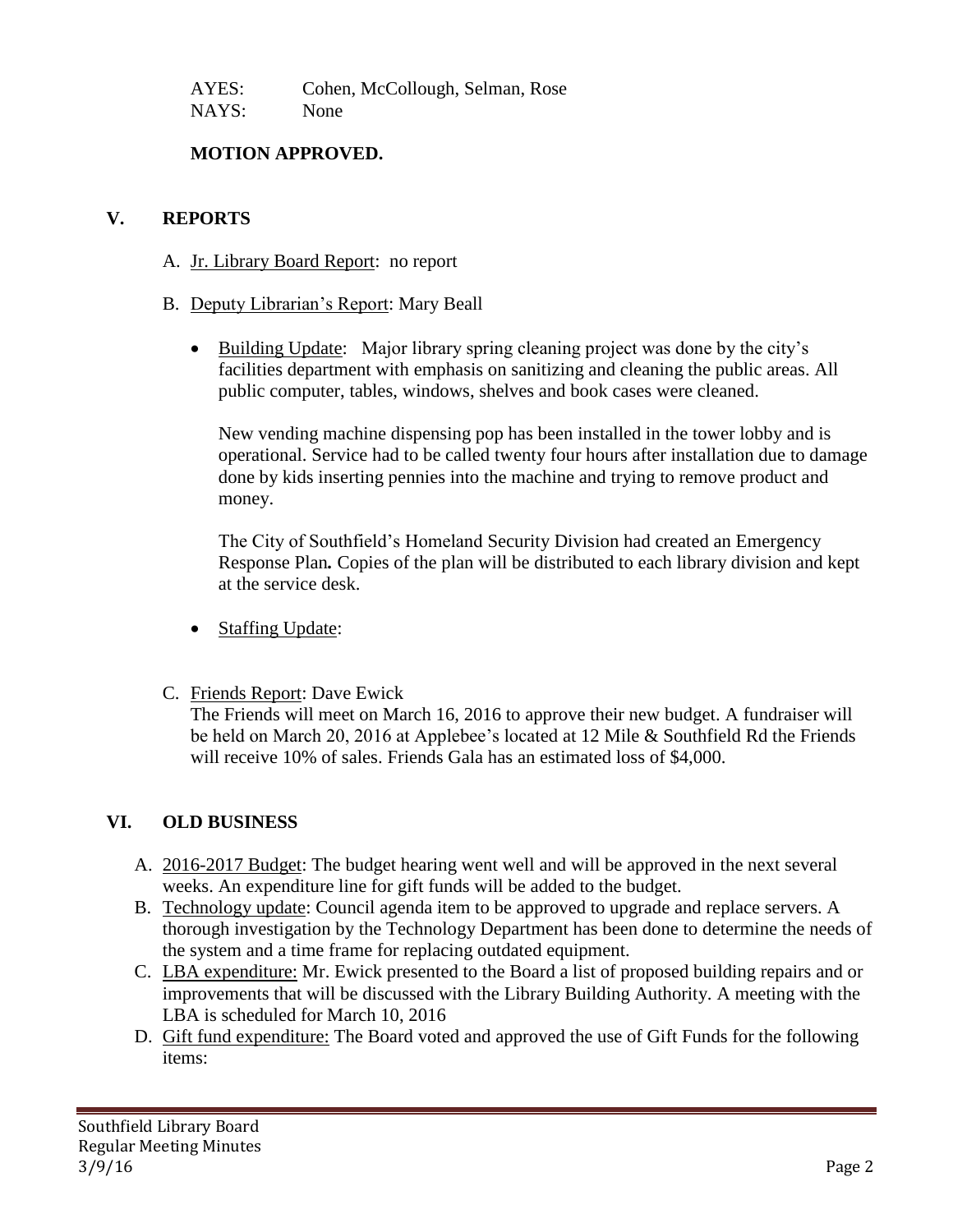1. Replace public computers: The PC's are heavily used daily by patrons and have not been replaced since 2009.

Motion by Dr. McCollough, second by Ms.Selman

RESOLVED: that Gifts funds be used to purchase 100 new computers for public use at a cost not to exceed \$114,700.

AYES:McCollough, Cohen, Selman, Rose NAYS: None

## **MOTION APPROVED.**

2. Story Time Room renovation: that Gift Funds to be used to replace carpet, paint, remove space decals, etc. The goal is to re-theme the story time use for programs.

Motion by Mr. Cohen, second by Ms. Selman

RESOLVED: that Gift Funds to be used to re-theme the story time room and that the room be named in honor of the Gift Fund bearer. The cost is not to exceed \$35,000.

AYES:McCollough, Cohen, Selman, Rose NAYS: None

### **MOTION APPROVED.**

E. Boy/Bear Sculpture: The decision has been made to place the Boy/Bear Sculpture in the tower lobby of the Southfield Public Library. A very lengthy discussion followed by Board members.

## **VII NEW BUSINESS**

A.

## **VII ALL OTHER BUSINESS**

- A. Programming:
- B. Correspondence:
- C. Other upcoming events
	- A. State of the City Address Monday, March 21, 2016
	- B. Battle of the Books March 21 & March 22, 2016

### **VIII PUBLIC COMMENTS**